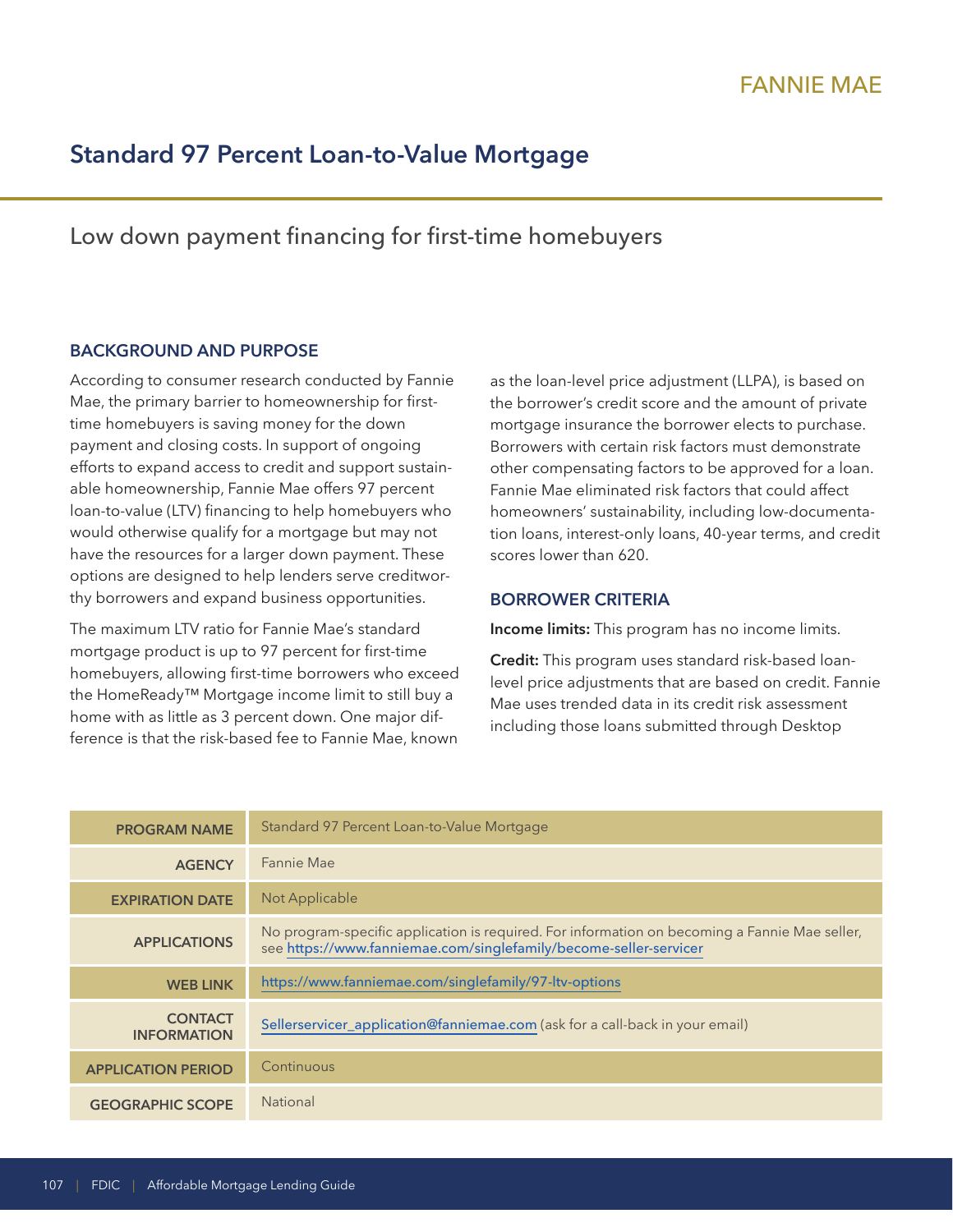Underwriter®. Trended credit data provides expanded information on a borrower's revolving account credit history including whether the borrower pays off the balance each month or makes the minimum payment due, and whether the borrower exceeds the credit limit.

**First-time homebuyers:** For purchase transactions, at least one borrower must be a first-time homebuyer (no ownership interest in other residential properties for the last three years). The first-time homebuyer requirement is waived for limited cash-out refinances.

**Occupancy and ownership of other properties:** This program is intended for first-time homebuyers; however, a co-borrower could own other property. The dwelling must be the borrower's primary residence.

**Special populations:** This program does not provide special benefits for members of certain populations.

**Special assistance for persons with disabilities:** This program does not provide special benefits for people with disabilities.

**Property type:** Single-family homes of one- to four-units, condominiums, and planned unit developments are eligible. Manufactured housing is not eligible.

#### **LOAN CRITERIA**

**Loan limits:** FHFA publishes Fannie Mae's conforming loan limits annually. See Resources for a link to the current limits.

**Loan-to-value limits:** The LTV limit is 97 percent, or up to 105 percent with a Community Seconds®<sup>17</sup> subordinate lien. It may not be combined with a HomeStyle® Renovation Loan or high-balance loans.

**Adjustable-rate mortgages:** Loans under this program may not be ARMs.

**Down payment sources:** This program follows Fannie Mae's standard for borrower contribution, which for a one-unit purchase transaction is zero. Gifts, grants, Community Seconds®, and other down payment assistance programs, and the borrower's own funds are all eligible sources.

**Homeownership counseling:** Homeownership counseling is not required, but recommended.

**Loan-level price adjustments:** Loan-level price adjustments are riskbased pricing adjustments that apply at the time of delivery only. This program is subject to standard Fannie Mae risk-based LLPAs dependent on credit scores.

### **POTENTIAL BENEFITS**

The guarantee provided by Fannie Mae under this program may limit exposure to credit risk.

or income of the participat<br>ing borrowers. Loans originated through Fannie Mae's Standard 97 Percent Loanto-Value may receive favorable consideration under the CRA, depending on the geography

## **POTENTIAL CHALLENGES**

through direct sales or a cor Lenders must have a way to access the program, whether respondent arrangement, as discussed in the introduction to this section. Depending on the arrangement, community banks may need to acquire or develop new expertise and infrastructure in order to participate.

- appropriate programs, depend ing on the incomes, available The program may not be the best fit for many low- and moderateincome borrowers; there are alternatives such as the more targeted GSE programs. The Federal Housing Administration or the U.S. Department of Agriculture may have more down payment resources, and credit histories of the applicants.

<sup>17</sup> A Community Seconds® mortgage is a subordinate mortgage that is used in connection with a first mortgage delivered to Fannie Mae. Fannie Mae does not purchase Community Seconds, but it does provide eligibility requirements for the subordinate Community Seconds product. See fact sheet at [https://www.fanniemae.com/content/fact\\_sheet/community-seconds-fact-sheet.pdf](https://www.fanniemae.com/content/fact_sheet/community-seconds-fact-sheet.pdf).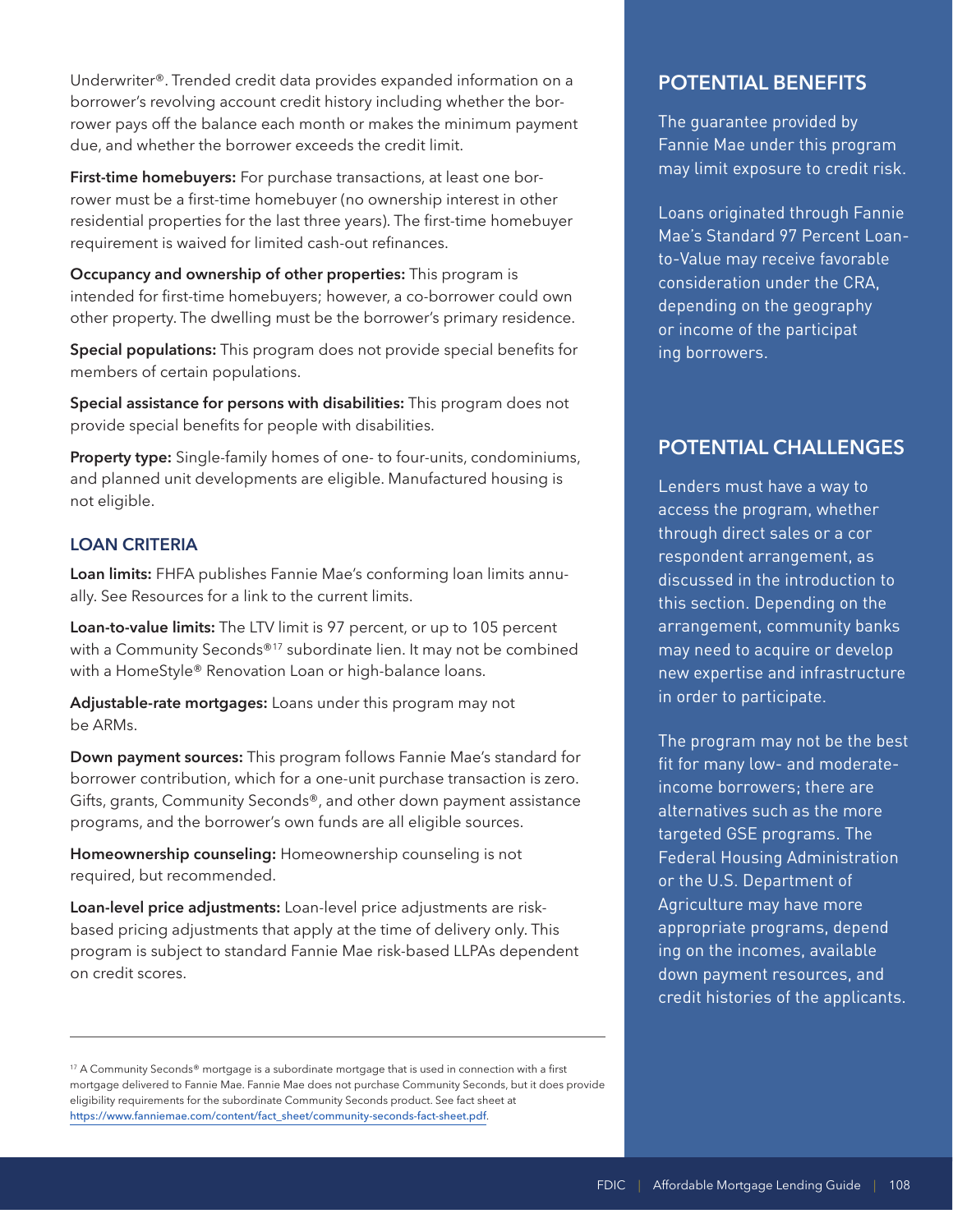**Mortgage insurance:** Unlike the HomeReady™ Mortgage program, borrowers have two insurance coverage level options: standard coverage of 35 percent and minimum coverage of 18 percent with corresponding LLPAs. Lenders that choose less than standard coverage (but no lower than minimum coverage) are assessed an LLPA based on the LTV ratio (95.01 percent to 97.00 percent) and representative credit score.

**Debt-to-income ratio:** Determined by Desktop Underwriter®. In the event that the borrower has student loan debt, if the payment amount is provided on the credit report, that amount can be used for qualifying purposes. If the credit report does not identify a payment amount, the lender can use either 1 percent of the outstanding student loan balance, or a calculated payment that will fully amortize the loan based on documented loan repayment terms.

**Temporary interest rate buy downs:** Temporary interest rate buy downs are allowed, provided that the rate reduction does not exceed 3 percent, and the rate increase will not exceed 1 percent per year. When the source of the buy-down funds is an interested party to the property sale or purchase transaction, Fannie Mae's interested-party contribution limits apply. When underwriting mortgage loans that have a temporary interest rate buy-down, the lender must qualify the borrower based on the note rate without consideration of the buy-down rate.

**Refinance:** Limited cash-out refinance is an eligible use of this product. Fannie Mae's standard policies for limited cash-out refinances apply. The first-time homebuyer requirement is waived. The lender must document that the existing loan being refinanced is owned (or securitized) by Fannie Mae. Documentation may come from the lender's servicing system, the current servicer, Fannie Mae's Loan Lookup tool, or any other source as confirmed by the lender.

**Underwriting:** Desktop Underwriter® only; manual underwriting is not allowed.

#### **Potential Benefits**

• The guarantee provided by Fannie Mae under this program may limit exposure to credit risk.

- Loans originated through Fannie Mae's Standard 97 Percent Loan-to-Value may receive favorable consideration under the CRA, depending on the geography or income of the participating borrowers.
- Fannie Mae's Standard 97 Percent Loan-to-Value Mortgage may allow community banks to expand their customer base in low- and moderateincome communities.
- Fannie Mae's Standard 97 Percent Loan-to-Value Mortgage may help community banks access the secondary market, providing greater liquidity to enhance their lending volume.

#### **Potential Challenges**

- Lenders must have a way to access the program, whether through direct sales or a correspondent arrangement, as discussed in the introduction to this section. Depending on the arrangement, community banks may need to acquire or develop new expertise and infrastructure in order to participate.
- The program may not be the best fit for many low- and moderate-income borrowers; there are alternatives such as the more targeted GSE programs. The Federal Housing Administration or the U.S. Department of Agriculture may have more appropriate programs, depending on the incomes, available down payment resources, and credit histories of the applicants.

#### **SIMILAR PROGRAMS**

- Fannie Mae HomeReady™ Mortgage
- FHA 203(b) Mortgage Insurance Program